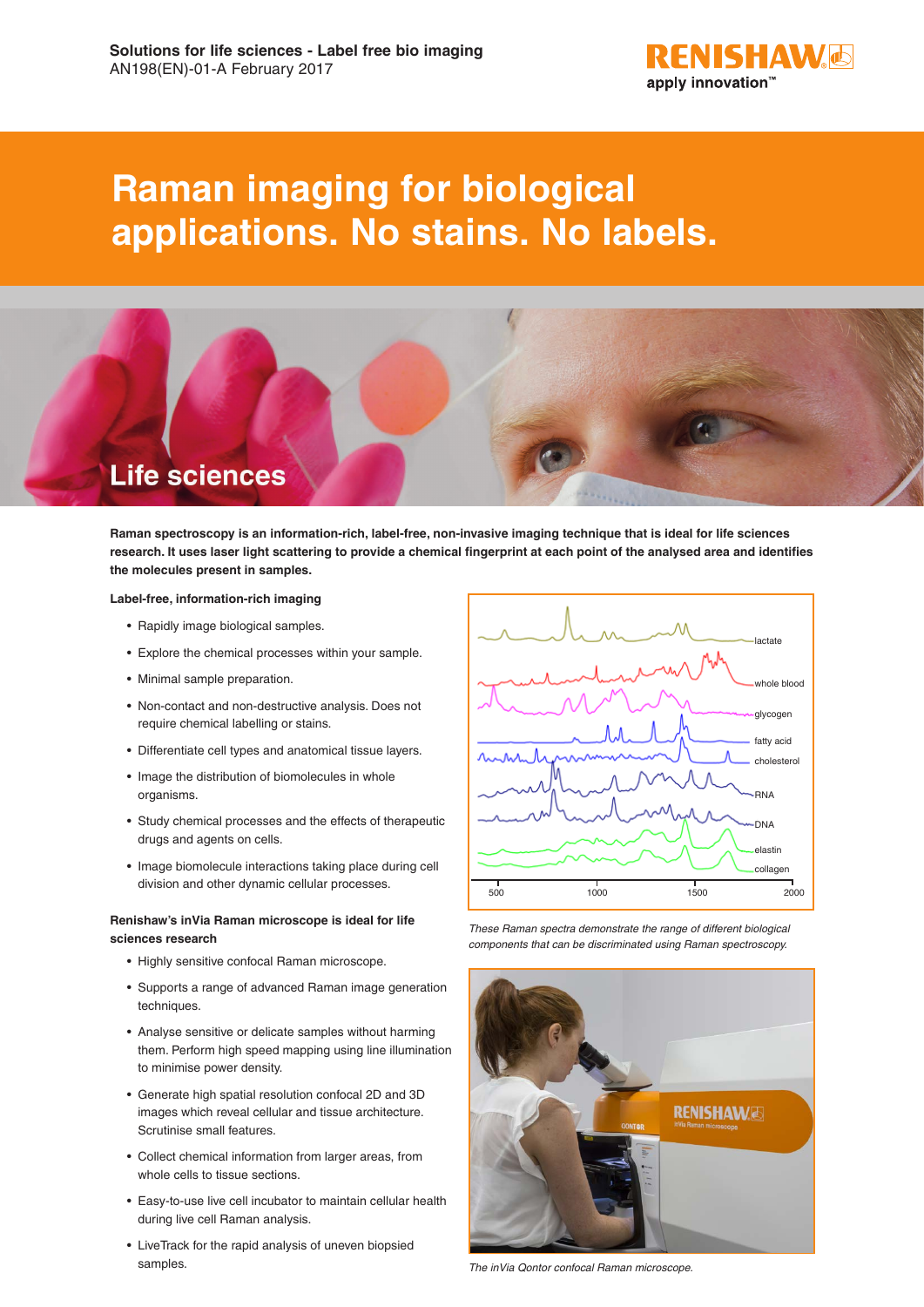# **Applying innovation to biological imaging Example applications**

### **Cell imaging**

Extract chemical information without the need to manipulate genes, or use stains or antibodies. This helps ensure the results reflect the true chemistry of the cells.

- Identify and differentiate cancer cells from normal cells, stem cells from differentiated cells and different substates in a cell population (e.g. stem and progenitor cells).
- Identify cells without known markers, based on their inherent chemical profiles. There is no need to conjugate with antibodies or manipulate genes.
- Study individual cells within a population and determine cell-to-cell variability. For example, analyse the distribution of lipids and DNA in healthy and abnormal cells.
- Study live cells using a cell incubator to control temperature,  $\mathsf{CO}_2$  concentration and humidity, to keep cells in their normal physiological states during analysis.

Download further details about cell imaging with the inVia confocal Raman microscope at **www.renishaw.com/cells**



*Raman image of human osteosarcoma (bone cancer) cells. Compare the size and distribution of organelles and biomolecules in normal and abnormal cells. Normal, autophagic and apoptotic MG-63 cells are shown from left to right.*

#### **Tissue imaging**

Extract a full spectrum of chemical information (from entities such as nucleic acids, proteins and lipids) without the need for targeting biomolecules, markers, stains or dyes. Clearly visualise tissue morphology with Raman images.

- Accurately distinguish, identify and demarcate precancerous, cancerous and healthy tissues, without the need for fluorescent or colorimetric labelling.
- Study the development of an organism, the pathogenesis of diseases and tissue's response to drugs or stimulants.
- Study the concentration, distribution, conformation, redox and spin states, and orientation of biomolecules.
- Generate Raman images whilst avoiding photothermal damage to the tissue.

Download further details about tissue imaging with the inVia confocal Raman microscope at **www.renishaw.com/tissue**



*Comparison of a Raman image and haematoxylin and Eosin (H&E) stain of a healthy rat colon crypt. The Raman false-coloured composite score image shows the different cell types and anatomical layers (a) differentiating connective tissue (yellow), muscle (purple), mucin (green) and nuclei (blue). Data courtesy of Riana Gaifulina, University College London, UK.*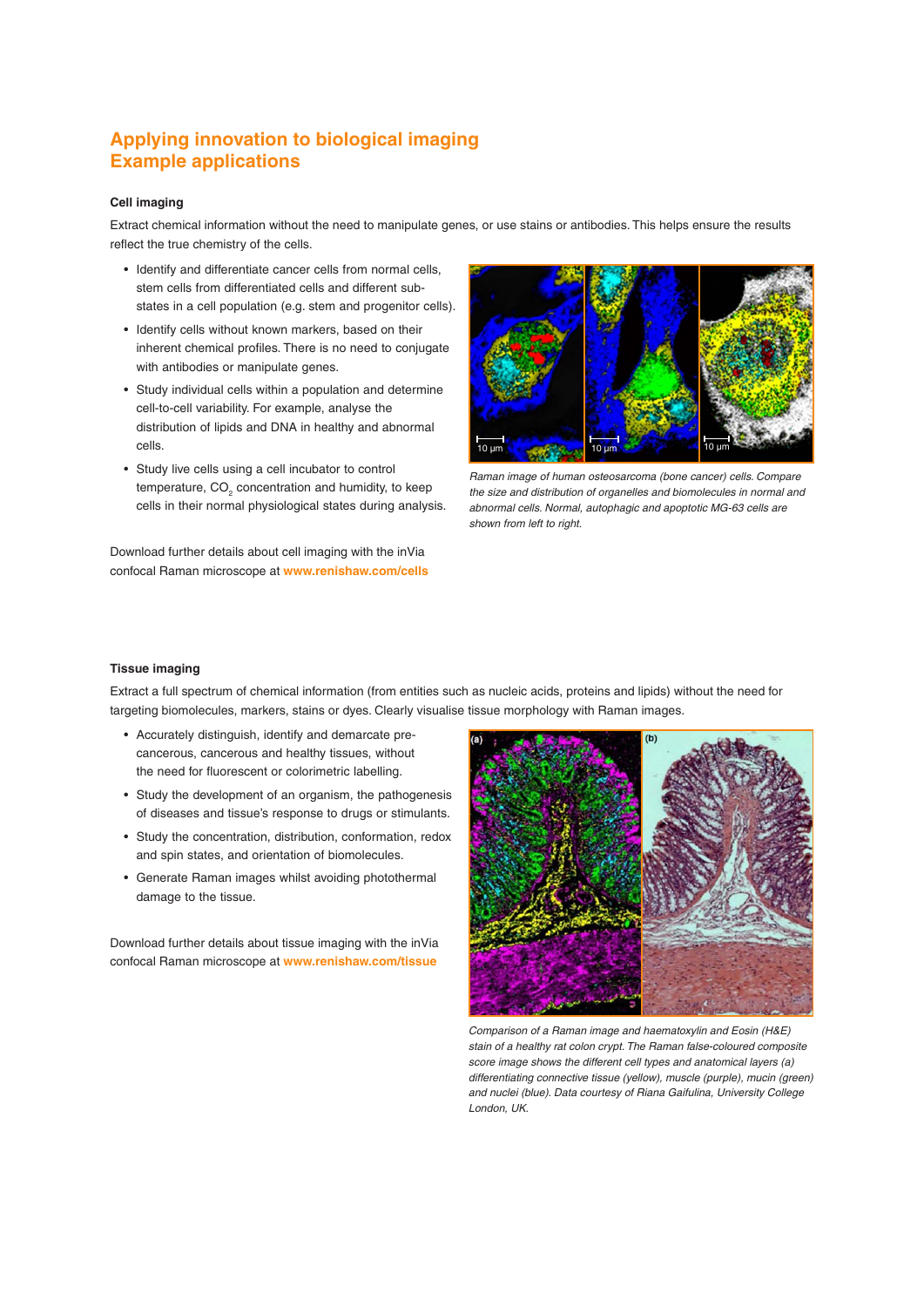

#### **Redox biology**

Elucidate redox states within biological systems to study redox dynamics and its effects on health regulation and diseases. Generate Raman images to visualise the spatial relationships, distribution, redox and spin states of haem proteins within biological systems.

- Identify haem proteins by their Raman spectra and determine their redox and spin states by Raman band positions.
- Reveal haem protein information within biological systems *in situ*. Raman imaging provides information on the relationship between their distribution, protein, organelle and cell functions.
- Shed light on the protein, organelle and cell functions and dynamics through redox biology.

Find out more information about Redox biology with the inVia. Download an application note and view a webinar at **www.renishaw.com/bio**



*White light and Raman images of spermatozoa. In the Raman image, reduced cytochrome signals are detected in blue and red domains.*

# **Combine Raman spectroscopy with your existing biological imaging techniques**

**For maximum efficiency, you can analyse your sample with two or more techniques, including upright or inverted configurations, without having to transfer the sample between instruments. With Renishaw's correlative microscopy systems, you can be confident that you are analysing the same point with both techniques.**

### **Confocal laser scanning microscopy (CLSM)**

- Add Raman imaging to your CLSM and correlate confocal fluorescence images with Raman chemical images.
- Renishaw has combined Raman spectroscopy with CLSM systems such as the Leica SP8 CLSM, the Olympus Fluoview, the Zeiss LSM and the Nikon A1 CLSM.

# **Epifluorescence, Differential interference contrast (DIC) and dark-field microscopy**

- Perform co-located imaging using fluorescence, contrast, and Raman spectroscopy.
- Renishaw's inVia Raman systems use research grade microscopes and are compatible with epifluorescence, DIC and dark-field contrast imaging.



*Combined Raman and confocal laser scanning microscope*